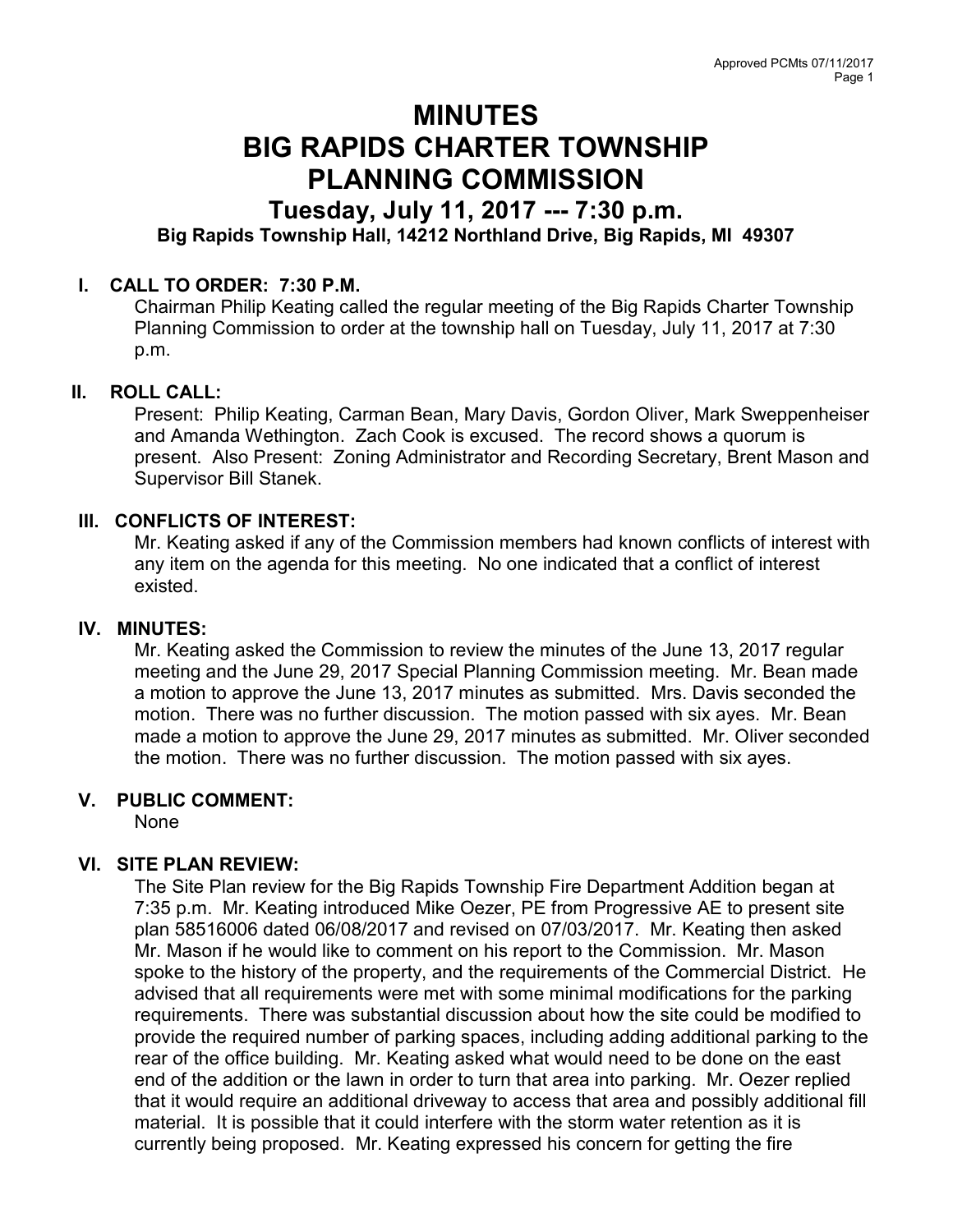department vehicles out of the building on election days, since parking is such a big problem on those nights. Mr. Stanek advised that the Fire Department usually positions their vehicles outside the building on election days so that they are ready to respond and don't get "parked in" by the voters. There were some other suggestions mentioned, and it was eventually determined that the dumpster enclosure provided for on the north side of the Fire Hall could be moved to the east side of the addition and the space on the north side of the hall could be turned into two parking spaces, meeting the parking requirement and putting the dumpster in a more preferred location. Mr. Keating asked Mr. Oezer if there were any other areas of concern that he wanted to discuss. He talked about the storm water review that is being done by Spicer for the County Drain Commissioner, and the grade issues at the site. Mr. Oezer advised that this review is a good thing because it will bring our site into compliance with the current drain district requirements. Mr. Oezer also talked about the elevation difference between the proposed addition floor and the existing grade. There will have to be approximately four feet of foundation wall exposed above grade on the southeast corner of the new addition. This will also require a storm drain pipe from the driveway and parking area to the new detention drain pond. Mr. Bean asked about whether fill would be required and Mr. Oezer stated that there would need to be some compacting of fill in the southeast corner of the new building addition. Mr. Oezer reiterated that we should be hearing back soon from the Drain Commissioner regarding the storm water calculations and review process. Once that is back, the project should be able to begin with the required permits. Mr. Keating asked if there were going to be any major changes to the site plan. Mr. Oezer said the minor changes that have been discussed regarding the location of the dumpster enclosure and the addition of the two parking spaces in the lawn north of the Fire Hall will be red-lined for addition to the site plan pending the outcome of the Drain Commissioner review. Mr. Keating asked if there were any further questions or comments. Mr. Stanek explained that he would like to see the project get started as soon as possible, preferably within the next two weeks since lumber prices have recently gone up a substantial amount. Mr. Keating mentioned to the commission members that he believes the site plan should be approved tonight if possible. Mr. Bean made a motion to approve site plan 58516006 revised on 07/03/2017 with the suggested modification of two parking spots in the lawn north of the Fire Hall, relocation of the dumpster enclosure to the east end of the addition, and contingent upon approval of the storm water review from the Drain Commissioner's Office. The motion was seconded by Mr. Sweppenheiser. There was no further discussion. The motion passed unanimously with 6 ayes.

#### VII. OTHER BUSINESS:

Mr. Keating asked Mr. Mason to comment on the information he provided about an electric car charging station that is preliminarily being considered for the southeast corner of the Meijer parking lot. Mr. Mason's concern is that our current Highway Interchange language doesn't specifically address this particular use. Mr. Mason is asking if the current zoning ordinance language needs to be modified to accommodate alternative vehicle fueling stations. Mr. Sweppenheiser suggested instead, that this might be considered an accessory use and not need any language changes at all. Mr. Keating asked what would happen if this use were to be considered on a separate parcel that was stand-alone and not manned. How would we deal with that situation? Mr. Sweppenheiser asked if the existing Use by Special Permit language; Section 153.021 (C) (3) Other non-listed commercial uses; would cover this situation. Mr. Mason agreed that it should. Mr. Sweppenheiser asked if the preliminary proposal would meet the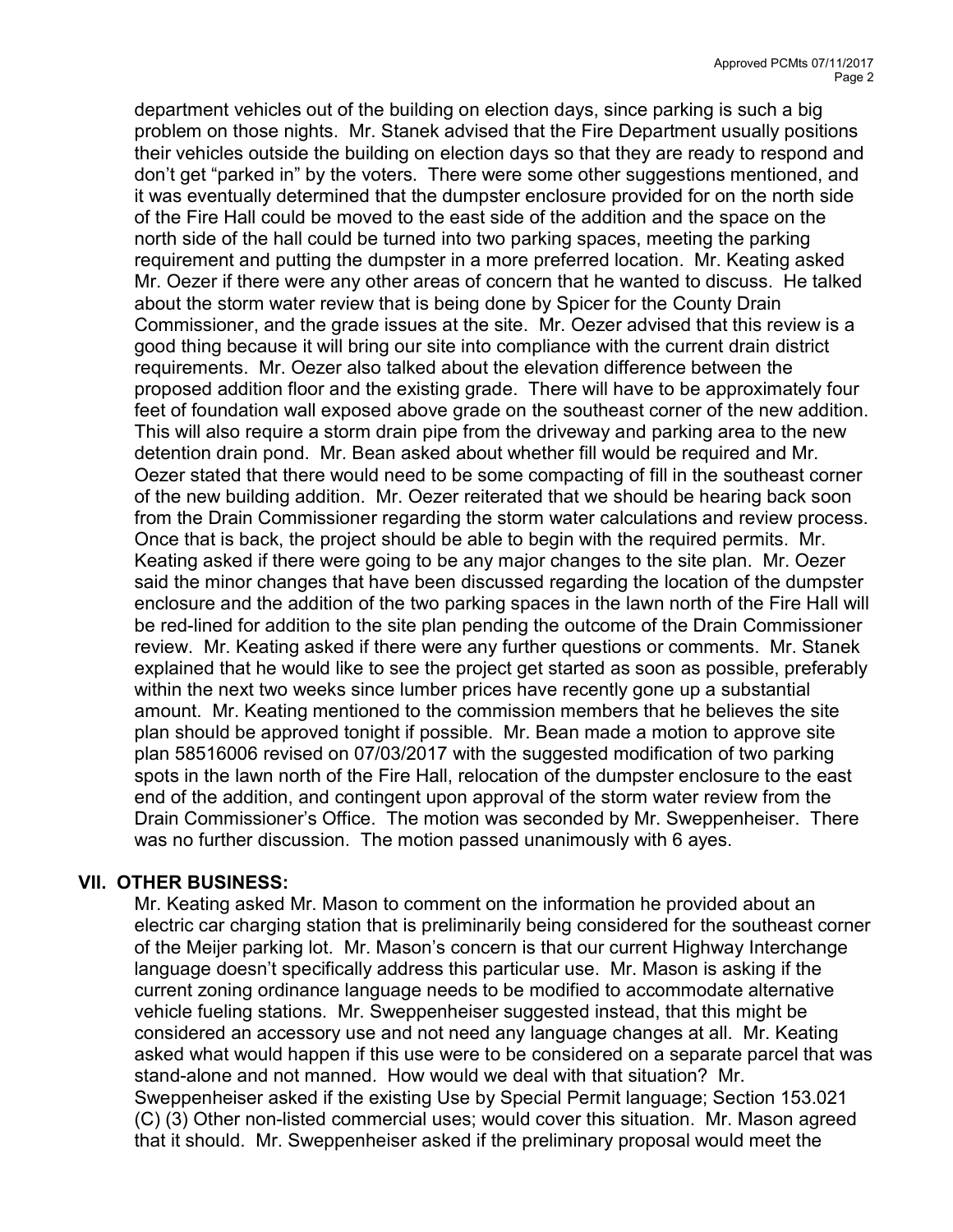setback requirements, and Mr. Mason stated that he hasn't even begun to look at those requirements, since this project is in the information gathering phase only at this time. Mr. Sweppenheiser commented that he thinks this proposal is a great idea for the region. Mr. Keating asked if the Meijer access drive to the east of the proposed site was a public road and how that would affect setback requirements. Mr. Mason advised that it is a private road, and that he is not actually sure where the property line is so he isn't able to comment on whether the proposal meets setbacks. Mr. Oezer commented that the proposal doesn't look like it changes the parking site plan of the property except for the charging towers. Mr. Oliver asked if this project might be the reason that Consumers Power put a bigger underground line in the area. While no one was able to definitively answer that question, it was presumed that the reason for the new line could be all the recent development in the vicinity. Mr. Keating asked if we were approached by Tesla on this proposal, and Mr. Mason advised that it was a Black & Veatch Land Services and Acquisition specialist on behalf of Tesla that initiated the contact. Mr. Oezer advised that they are a national civil engineering company. Mr. Oezer has been working on a similar charging station elsewhere and gave the Commission some background information on those projects. Mr. Keating asked Mr. Mason to keep the Planning Commission updated on any information related to these kinds of issues. Mr. Stanek asked if there was any more happening with the information request for a solar farm. Mr. Mason stated that there hasn't been any movement on that issue. It was also for information purposes only and no further inquiry has taken place. Mr. Keating asked for existing language from other areas and municipalities that have solar farms. Mr. Mason will research those items and bring some examples back to the PC.

Mr. Keating asked that the Planning Commission review the method used for ranking of Capital Improvement requests for the future. He feels that we should get started on that process right away. He suggested that Mr. Bean, Mr. Mason and Mr. Sweppenheiser work on a proposal for ranking that might work more effectively. Mr. Mason stated that he would start on the process and keep in communication with Mr. Bean and Mr. Sweppenheiser.

Mr. Keating asked Mr. Mason if there were any Site Plan reviews or other items on the agenda for August. At this point, Mr. Mason advised that the schedule for the August meeting is open. Mr. Keating requested that Planning Commission review our By-Laws and also review the Master Plan. Mr. Bean asked if we actually had a Master Plan. Mr. Keating advised that we do. Mr. Mason passed out copies of the existing plan dated November 2015. Mr. Keating asked Mr. Mason to put those items on the August agenda. Mrs. Davis asked if there was anything specific that Mr. Keating wanted to review in the Master Plan, and Mr. Keating replied that he would like the members just to familiarize themselves with the document so they can discuss it in general terms for any changes that they feel might need to be considered when it comes up for review in the next three years. Mr. Bean specifically suggested that the Future Land Use map be reviewed so that it would accurately represent where the township development is heading. Mr. Keating mentioned that the Master Plan hasn't been utilized in the past as it should for making zoning and other important land-use decisions.

Mrs. Wethington asked Mr. Stanek whether anything more has occurred with Campus Creek Cottages regarding the request to split their property. Mr. Stanek advised that he has discussed the request with our assessor, David Kirwin, and that the property can be